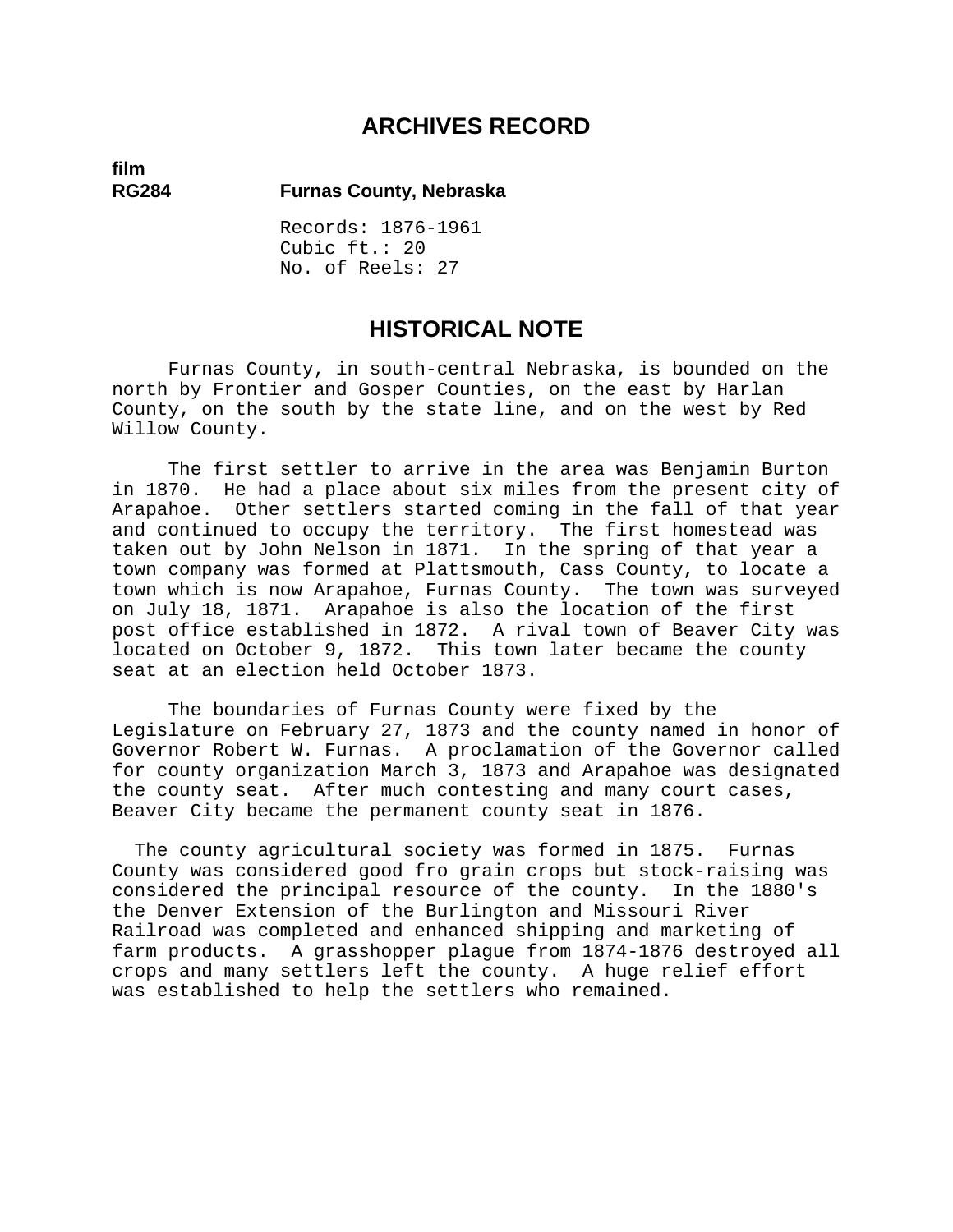### **ADDED ENTRIES:**

MARRIAGES--NEBRASKA--FURNAS COUNTY DEED RECORDS--INDEXES--NEBRASKA--FURNAS COUNTY NATURALIZATIONS--NEBRASKA--FURNAS COUNTY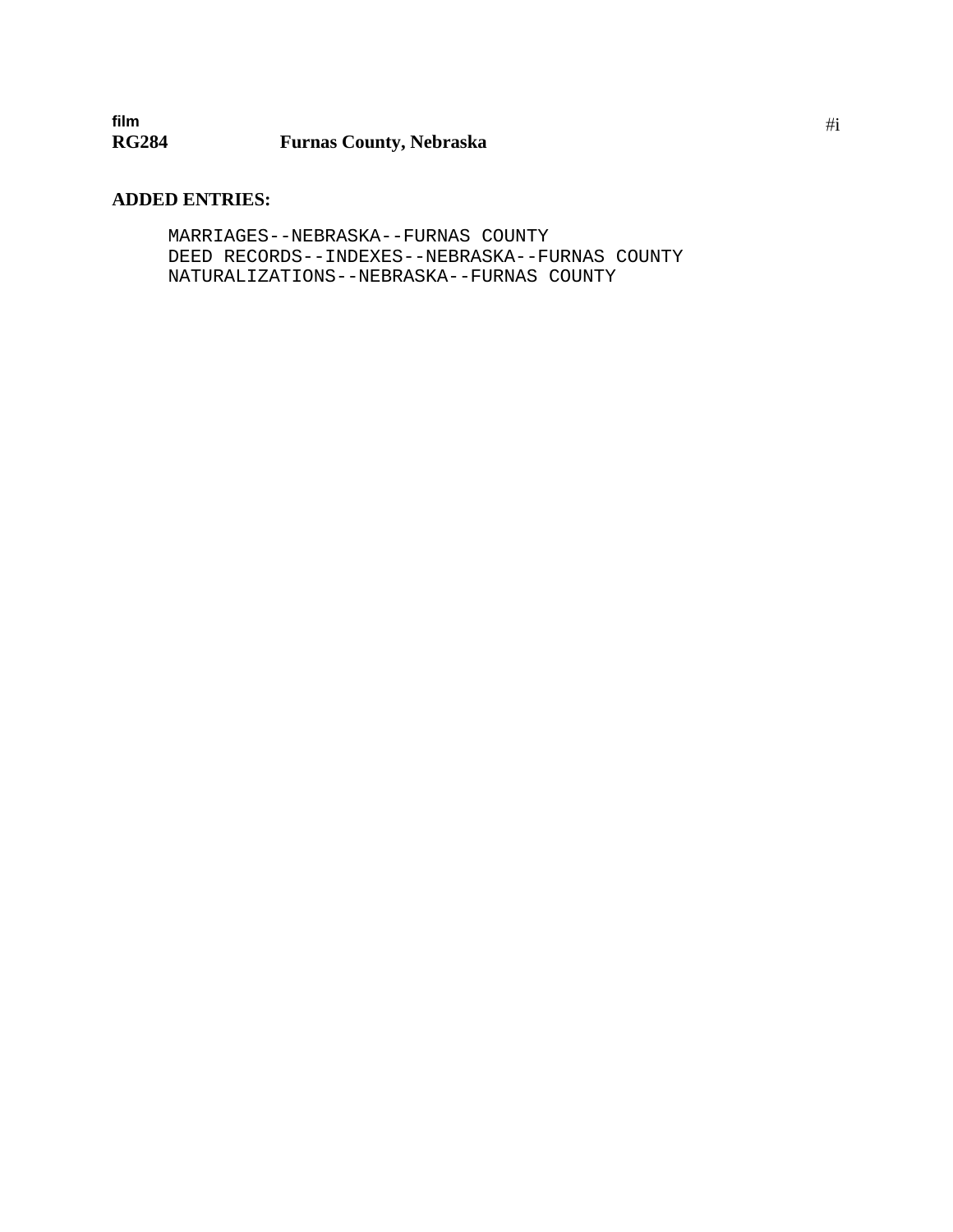The first county offices were moved around to different quarters until a little frame building in Beaver City was used for quarters. The present county courthouse was dedicated May 4, 1951.

The population in 1882 was about 7,000 with 500 in Beaver City and 600 in Arapahoe. The population in 1990 was 5,553.

George W. Norris, a noted Nebraskan, came to Beaver City, Furans County in the 1890s as a lawyer.

## **SCOPE AND CONTENT NOTE**

The records in the State Archives were filmed in 1997 by the Genealogical Society of Utah in cooperation with the Nebraska State Historical Society as a part of the project to put essential early records of Nebraska on microfilm.

There are no records for Subgroups One, Assessor and Three, County Board of Commissioners.

Subgroup Two, County Treasurer, consists of 102 oversize bound volumes of Real Estate Tax Lists, 1873-1939

Subgroup Four, County Clerk, contains the marriage records of Furnas county, 1876-1961 on four reels of microfilm. An index for books A thru 11 is included on reel number one, Series One. Series Two include Election Records that consist of Poll Books, Tally Lists of Votes Cast, and Votes Cast, 1893-1934.

Subgroup Five, Register of Deeds, consists of two series: 1) General Index to Deeds, 1873-1919; and 2) Deeds, 1873-1919.

Subgroup Six, County Court, includes 6 volumes of Delayed Birth Registration Books, 1878-1943

Subgroup Seven, District Court, contains the records of Furnas County naturalizations, 1874-1938, on two reels of microfilm.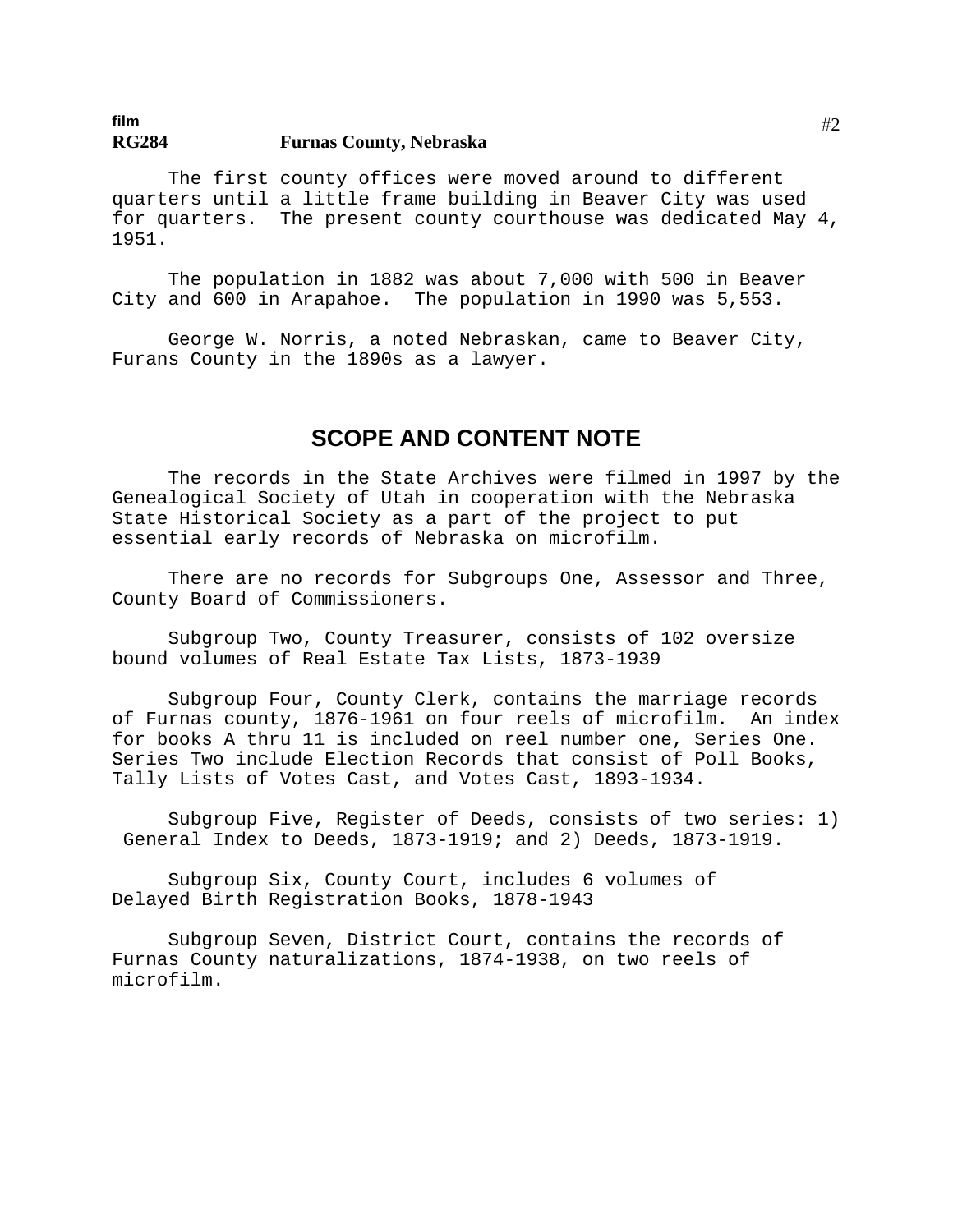## **DESCRIPTION**

### **SUBGROUP ONE COUNTY ASSESSOR (no records)**

### **SUBGROUP TWO COUNTY TREASURER**

**SERIES ONE** Tax Lists: Real Estate Volume 1 thru Volume 102, 1873-1939 (tax lists are arranged in chronological order, by year)

### **SUBGROUP THREE COUNTY BOARD OF COMMISSIONERS**

(NO RECORDS)

### **SUBGROUP FOUR COUNTY CLERK, 1876-1961**

| film | SERIES ONE MARRIAGE RECORDS, 1876-1961                                                                                                                                              |
|------|-------------------------------------------------------------------------------------------------------------------------------------------------------------------------------------|
| V.A  | General Index to Marriages (Transcript)<br>Grooms only, Bks A-8 (1876-1949)                                                                                                         |
| V.B  | General Index to Marriages<br>Books A-11 (1876-1980)                                                                                                                                |
| V.1  | Marriages Bk #1 (indexed)<br>pp. 1-29 are blank<br>p.30 (Asky-Thomas), Mar. 30, 1876<br>thru p.426 (Kimbrell-Copeland), Oct. 25, 1886                                               |
| V.2  | Marriages, Bk #2 (no index)<br>p.1 (Whitehead-Littler), Oct. 25, 1886<br>thru p.617 (Leroy-Dahm), Jan. 29, 1902                                                                     |
| V.3  | Marriages, Bk #3 (no index)<br>p.1 (#1), Brizendine-O=Brien, Apr. 1, 1901<br>thru p.637 (#53), Haxton-hardenbrook, June 12, 1907                                                    |
| V.4  | Marriages, Bk #4 (no index)<br>p.1 (#54), Bard-Janett, June 19, 1907<br>thru p.492 (#240), Crudden-Herren, Apr. 15, 1913<br>p.493, blank<br>p.494, Lambert-Heidloff (Mar. 23, 1913) |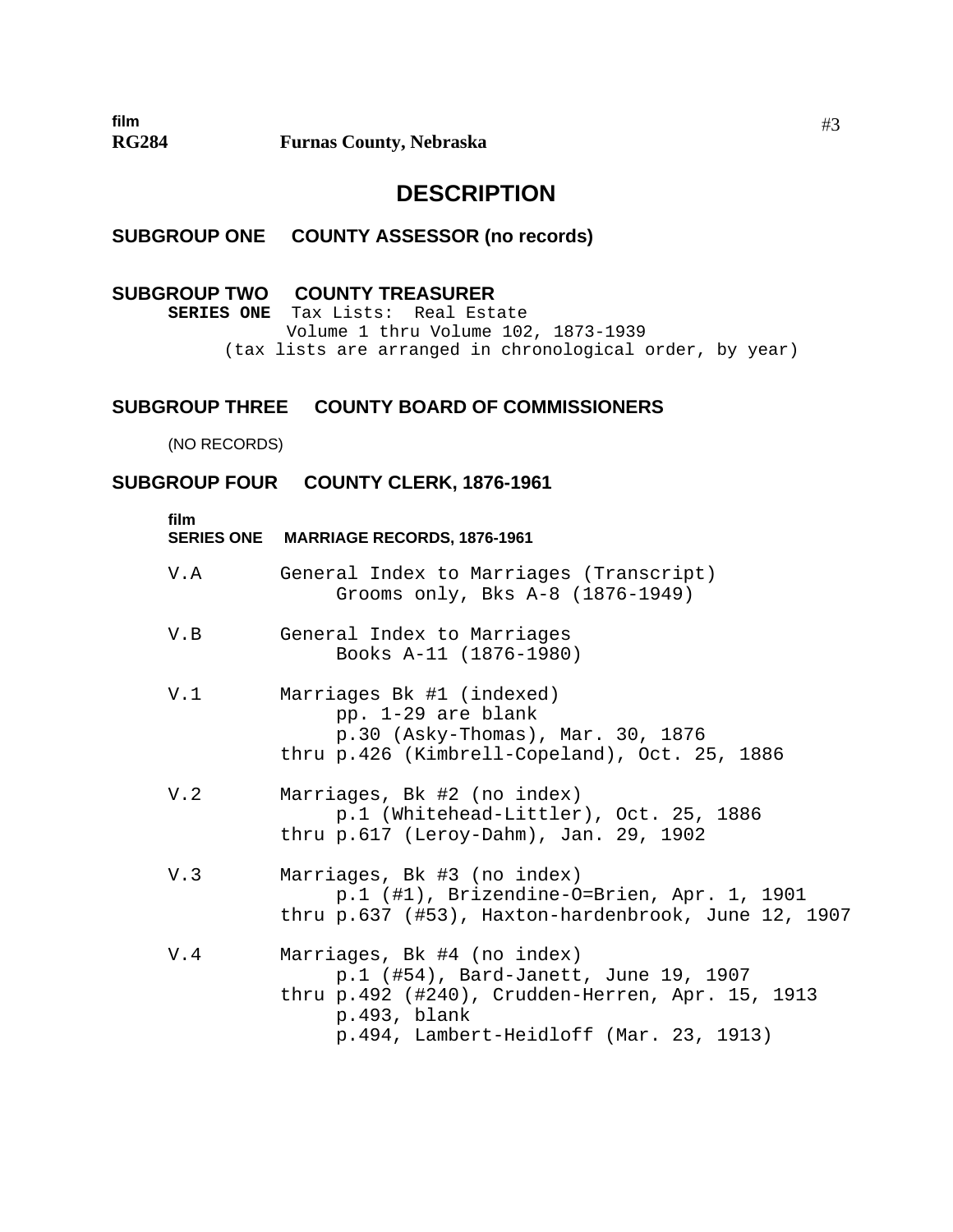## **SUBGROUP FOUR COUNTY CLERK**

| film | SERIES ONE MARRIAGE RECORDS (cont)                                                                                                |
|------|-----------------------------------------------------------------------------------------------------------------------------------|
| V.5  | Marriages, Bk 5 (3A), no index<br>p.1 (#1), Aldrich-Herhahn, Apr. 26, 1913<br>thru $p.484$ (#479), McKenna-Ruehle, Feb. 15, 1919  |
| V.6  | Marriages, Bk 6 (indexed)<br>p.1 (#480), Schultz-Huff, Mar. 19, 1919<br>thru p.451 (#928), Shafer-Sevier, Aug. 1, 1923            |
| V.7  | Marriages, Bk 7 (indexed)<br>$p.1$ (#929), Trowbridge-Hardin, Aug. 7, 1923<br>thru $p.634$ (#1546), Hilker-Redpath, Nov. 10, 1935 |
| V.8  | Marriages, Bk #8 (no index)<br>p.1 (#1547), Hays-Lambert, Nov. 26, 1935<br>thru $p.640$ (#1795), Ratliff-Mercure), May 3, 1941    |
| V.9  | Marriages, Bk #9<br>p.1 (Pleas-Deselms), Apr. 26, 1949<br>thru p.713 (John-Green), Dec. 30, 1961                                  |

### **film**

#### **SERIES ONE MARRIAGE RECORDS - MICROFILM RECORD**

| Roll #1<br>GSU         | Item #1 - General Index to Marriage (1896-1949)<br>Transcript-Grooms only |
|------------------------|---------------------------------------------------------------------------|
| 1556 pp.               | thru                                                                      |
| 862 frames             | Item #4 - Marriages, Bk #2 (indexed)                                      |
| Silver pos.<br>#27,693 | p.617 (LeRoy-Dahm), Jan. 29, 1902                                         |
|                        | NOTE: General Index, V.2 begins frame #125                                |
|                        | Marriages Bk #1 begins frame #298<br>Marriages Bk #2 begins frame #537    |

cont. next page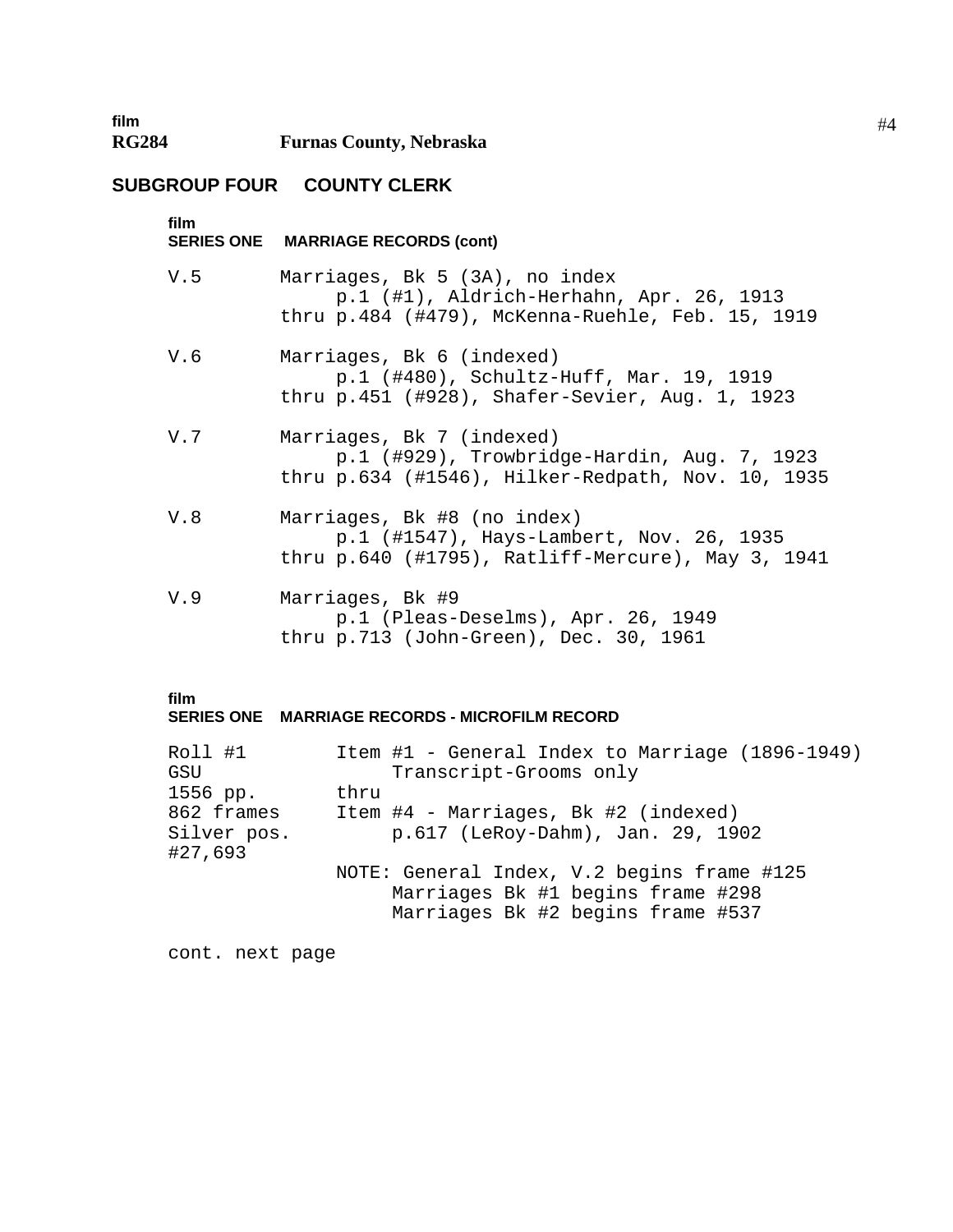#### **SUBGROUP FOUR COUNTY CLERK (cont)**

**film** 

**film SERIES ONE MARRIAGE RECORDS - MICROFILM RECORD**  Roll #2 Item #1 - Marriages, Bk 3 (no index) GSU p.1 (#1), Brizendine-O=Brien, April 1, 1901 1661 pp. thru 856 frames Item #3 - Marriages, Bk 5 (3A), no index Silver Pos. p.371 - #367 (Notensmeier-Ellis) #27,967 September 1, 1917 ORDER OF FILMING: Bk 4 begins at frame #368 Bk 5 begins at frame #651 Roll #3 Item #1 - Marriages, Bk 5 cont. GSU p.370 - #366 (Knutson-Vise), Aug. 29, 1917 1628 pp. thru 1313 frames Item #4 - Marriages, Bk 8 (no index) Silver Pos. p.290 - #1795 (Ratliff-Mercure), May 3, 1941 #27,968 ORDER OF FILMING: Bk 6 begins at frame #071 Bk 7 begins at frame #339 Bk 8 begins at frame #1018 Roll #4 Item #1 - Marriages, Bk 8 cont. GSU p.290 - #1795 (Ratliff-Mercure), May 3, 1941 1064 pp. thru 1182 frames Item #2 - Marriages, Bk 9 Silver Pos. p.713 - #3757 (John-Green), Dec. 30, 1961 #27,969 NOTE: Marriages, Bk #9 begins frame #386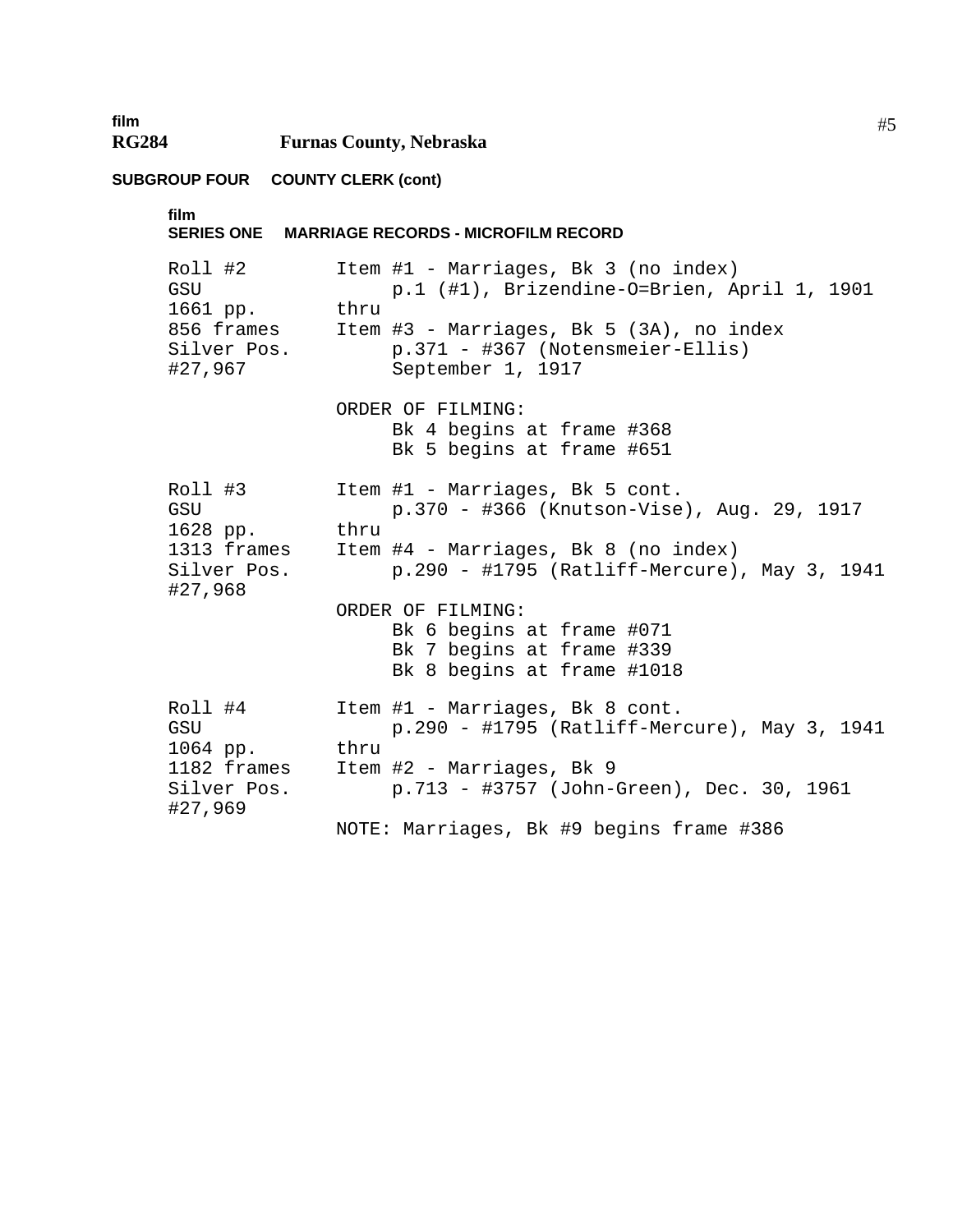### **film RG284 Furnas County, Nebraska SUBGROUP FOUR COUNTY CLERK**

**SERIES TWO ELECTION RECORDS, 1893-1934 Box 1** Poll Books, 1893-1919

 **Box 2** 

1) Poll Books, 1920-1932

2) Tally List of Votes Casts: 1916, 1926, 1928, 1930, 1932, 1934

3) List of Voters, 1912, 1914, 1916, 1918, 1919 (Special Election), 1920

 **\*\*\*\*Note: Many of these books received extensive water damage, making the paper very fragile. Use extreme care when using these records**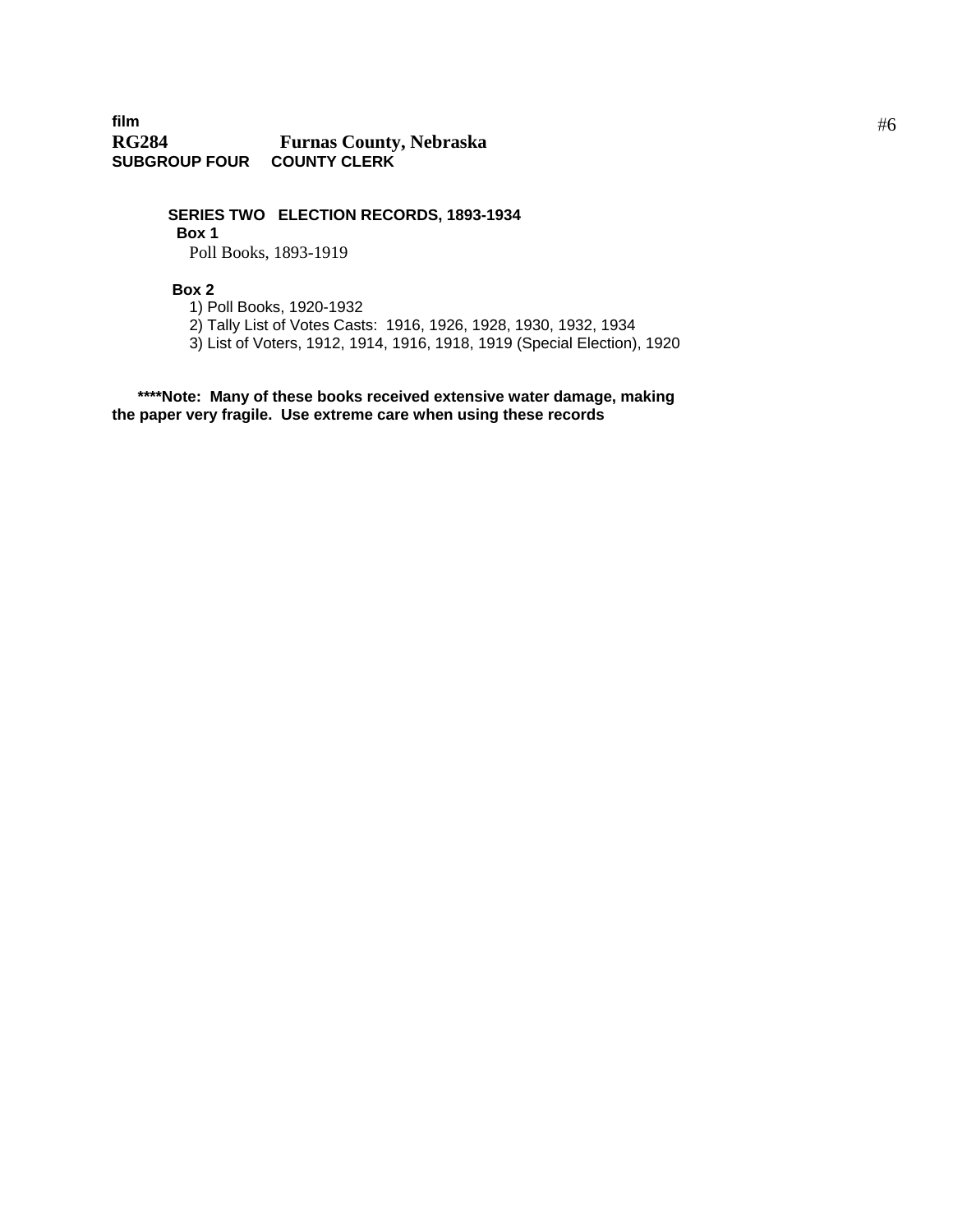### **SUBGROUP FIVE REGISTER OF DEEDS, 1873-1919**

**SERIES ONE NUMERICAL INDEX (no records)** 

**film** 

**SERIES TWO GENERAL INDEX TO DEEDS, 1873-1919** 

V.01 General Index to Deeds, Bk A, 1873 - June 1885 V.02 General Index to Deeds, Bk B, June 1885 - Feb. 1889 General Index to Deeds, Bk C, Feb. 1889 - Jan. 1895 V.04 General Index to Deeds, Bk D, Jan. 1895 - Mar. 1902 V.05 General Index to Deeds, Bk E, Mar. 1902 - Dec. 1906 General Index to Deeds, Bk F, Jan. 1907 - Dec. 1909 V.06 General Index to Deeds, Bk G, Jan. 1910 - Dec. 1919

```
film
```
#### **SERIES TWO GENERAL INDEX TO DEEDS - MICROFILM RECORD**

| Roll #1<br>GSU                                 | thru | Item #1, Deeds Index Vol. A (1873-1885)                                                                     |
|------------------------------------------------|------|-------------------------------------------------------------------------------------------------------------|
| 1454 pp.<br>747 frames<br>Silver Pos.<br>AR #5 |      | Item #4 - General Index to Deeds, Bk D<br>$(1895-1902)$ , A-H                                               |
| #28,039                                        |      | NOTE: Index, V.B begins at frame #186<br>Index, V.C begins at frame #377<br>Index, V.D begins at frame #647 |
| Roll #2<br>GSU<br>1987 pp.                     | thru | Item #1 - General Index to Deeds, Bk D cont.<br>Ha (1899-1902)                                              |
| Silver pos.<br>AR # 6<br>#28,040               |      | 994 frames Item #4 - General Index to Deeds, Bk G<br>A-K (1910-1919)                                        |
| Roll #3<br>GSU                                 | thru | Item #1 - General Index to Deeds, Bk G cont.                                                                |
| 640 pp.                                        |      | Item #1 - General Index to Deeds, Bk G                                                                      |
| Silver pos.<br>AR #7<br>#                      |      | p.150 YL', June 1910-Dec. 1919                                                                              |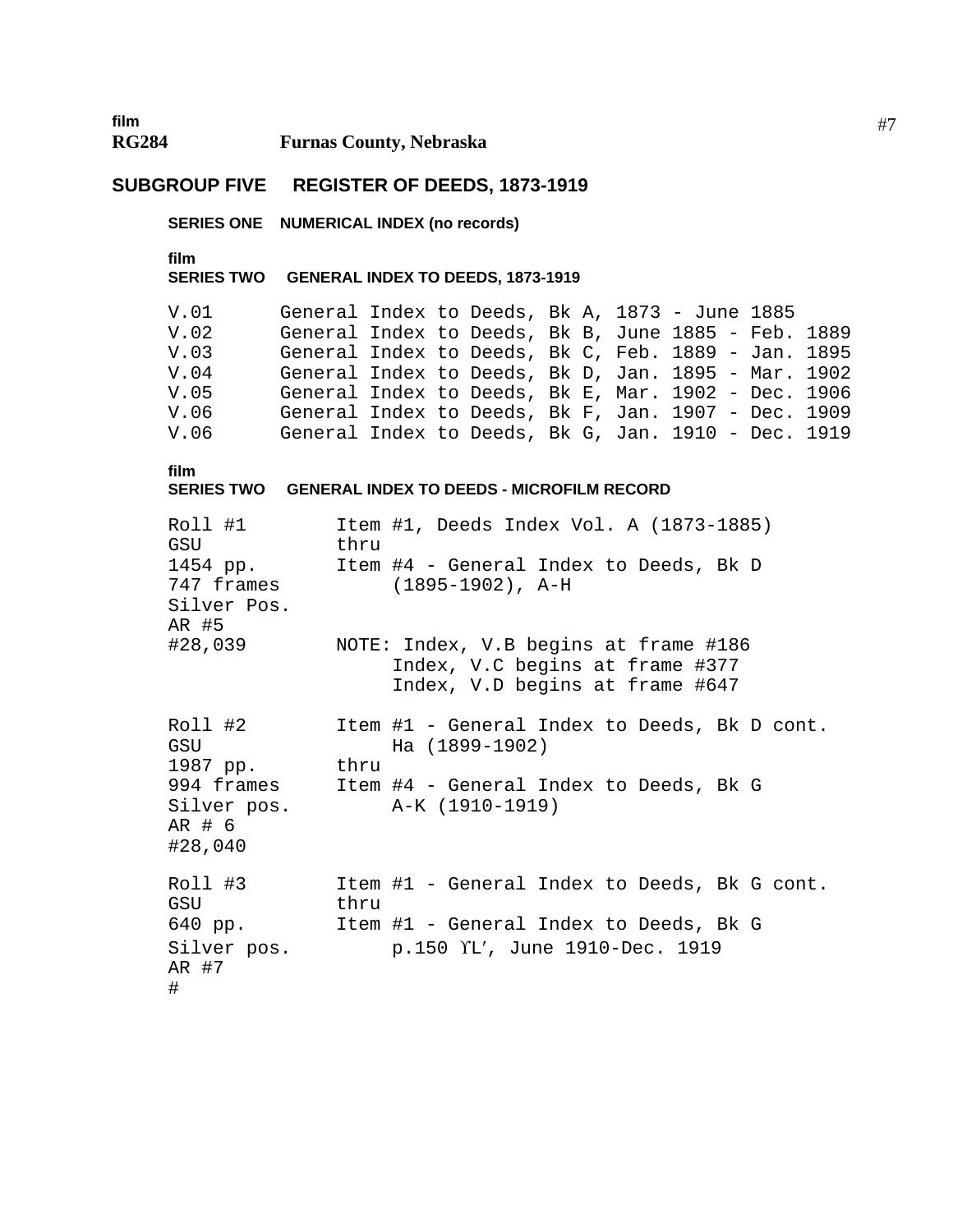| film         |                                |
|--------------|--------------------------------|
| <b>RG284</b> | <b>Furnas County, Nebraska</b> |

**film** 

**SUBGROUP FIVE REGISTER OF DEEDS (cont)** 

**film SERIES THREE DEED RECORDS, 1873-1919** 

| V.O1 | Deeds, Bk A, $pp. 1-641$       |
|------|--------------------------------|
|      | May 22, 1873 thru Feb. 3, 1879 |
| V.02 | Deeds, Bk 1, pp. 1-644         |
|      | Feb. 10, 1879 - Oct. 23, 1880  |
| V.03 | Deeds, Bk 2, pp. 1-640         |
|      | Oct. 23, 1880 - June 17, 1882  |
| V.04 | Deeds, Bk 3, pp. 1-640         |
|      | June 16, 1882 - Oct. 16, 1883  |
| thru |                                |
| V.46 | Deeds, Bk 46, pp. 1-169        |
|      | July 31, 1916 - Mar. 10, 1919  |

**film** 

**SERIES THREE DEED RECORDS - MICROFILM RECORD MP4309**  Roll #3 Item #2 - Deeds, Bk A (1873-1879) GSU p.1 (May 22, 1873) filed 7/11/1873 1156 pp. thru 776 frames Item #3 - Deeds, Bk 1 (1879-1880) Silver pos. p.515 - June 9, 1880 Agency Roll #7 # NOTE: Deeds, Bk A begins at frame #168 Deeds, Bk 1 begins at frame #826 Roll #4 Item #1 - Deeds, Bk 1 cont. (1880) GSU p.514 (June 9, 1880) 1411 pp. thru 750 frames Item #3 - Deeds, Bk 3 (1882-1883) Silver pos. p.640 (Oct. 16, 1883) Agency Roll #8 # NOTE: Bk 2 begins at frame #85 Bk 3 begins at frame #416 thru

continued next page

#8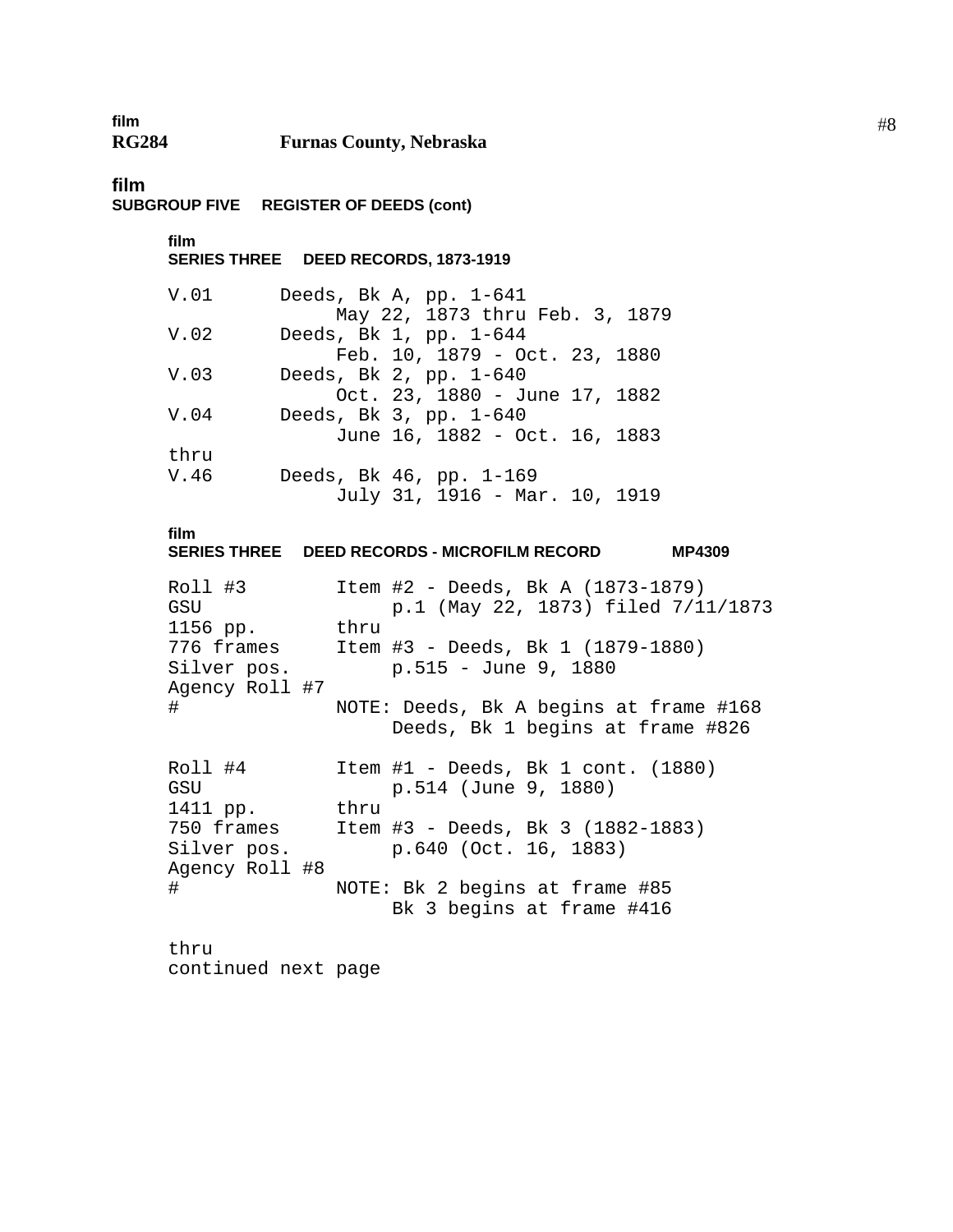### **SUBGROUP FIVE REGISTER OF DEEDS (cont)**

**film SERIES THREE DEED RECORDS - MICROFILM RECORD (cont)** 

Roll #21 Item #1 - Deeds, Bk 44 (1913-1918) GSU p.1 (April 9, 1913) 1453 pp. thru 1090 frames Item #3 - Deeds, Bk 46 (1916-1919) Silver pos. p.169 (Mar. 10, 1919) Agency Roll #25 # NOTE: Deeds, Bk 45 begins at frame #661 Deeds, Bk 46 begins at frame #998

#### **SUBGROUP SIX COUNTY COURT, 1878-1943**

 **SERIES ONE Delayed Birth Registration Docket Books Vols. 1-6, 1878-1943** 

### **SUBGROUP SEVEN DISTRICT COURT, 1874-1938**

| film | SERIES ONE NATURALIZATION RECORDS, 1874-1938                                                                                                        |
|------|-----------------------------------------------------------------------------------------------------------------------------------------------------|
| V.A  | Naturalization Index Cards A-Y                                                                                                                      |
| V. 1 | Naturalization Record, V.1<br>Declarations, pp. 1-88<br>July 10, 1874 - April 22, 1905<br>Final Papers, pp. 1-116<br>June 22, 1877 - March 15, 1905 |
| V.02 | Petition & Record V.1 (indexed)<br>$\#1$ (9/23/1907) - #50 (3/11/1920)                                                                              |
| V.03 | Petition & Record V.2 (indexed)<br>$#51 (6/4/1920) - #83 (9/29/1928)$                                                                               |
| V.04 | Naturalization Record, V.3 (Final Papers)<br>$p.1$ (12/11/1905) - p.3 (3/15/1905)                                                                   |
| V.05 | Naturalization Record, V.4 (Declarations)<br>$p.1$ (3/29/1906) - p.3 (3/29/1906)                                                                    |
| V.06 | Declarations of Intention (Dept of Labor), V.1<br>$\#1$ (4/25/1906) - #96 (12/21/1926)                                                              |
| V.07 | Declarations of Intention (Dept of Labor), V.2<br>#97 (9/14/1932) - #102 (3/10/1938)                                                                |